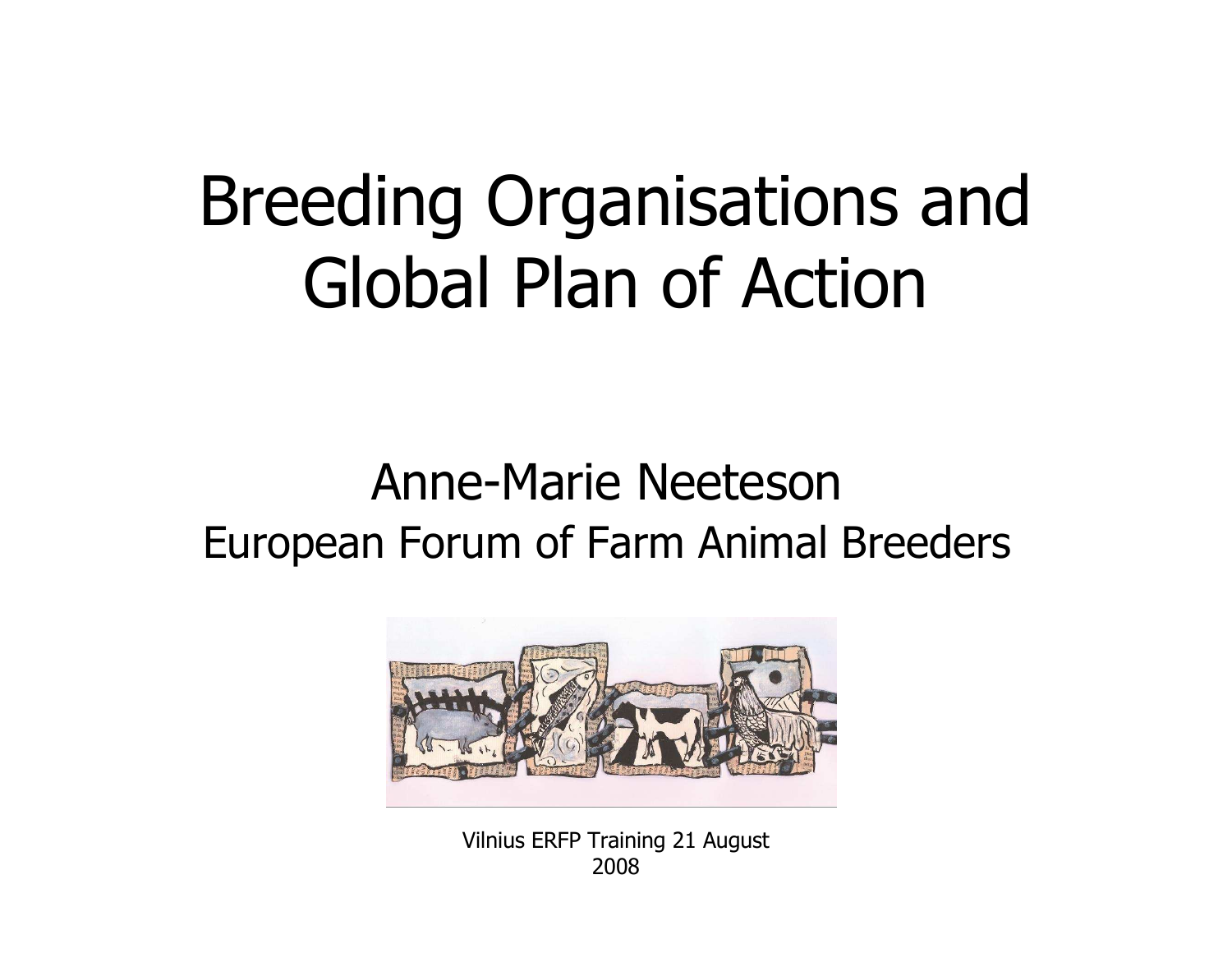# Build on

- $\bullet$ Mutual trust and cooperation
	- –Mutual respect
	- –Knowledge centers and networks e.g. FR, NL<br>Mutual benefits (FARDE TD)
	- –Mutual benefits (FABRE TP)
- $\bullet$ Conference FAO-EFFAB 2009



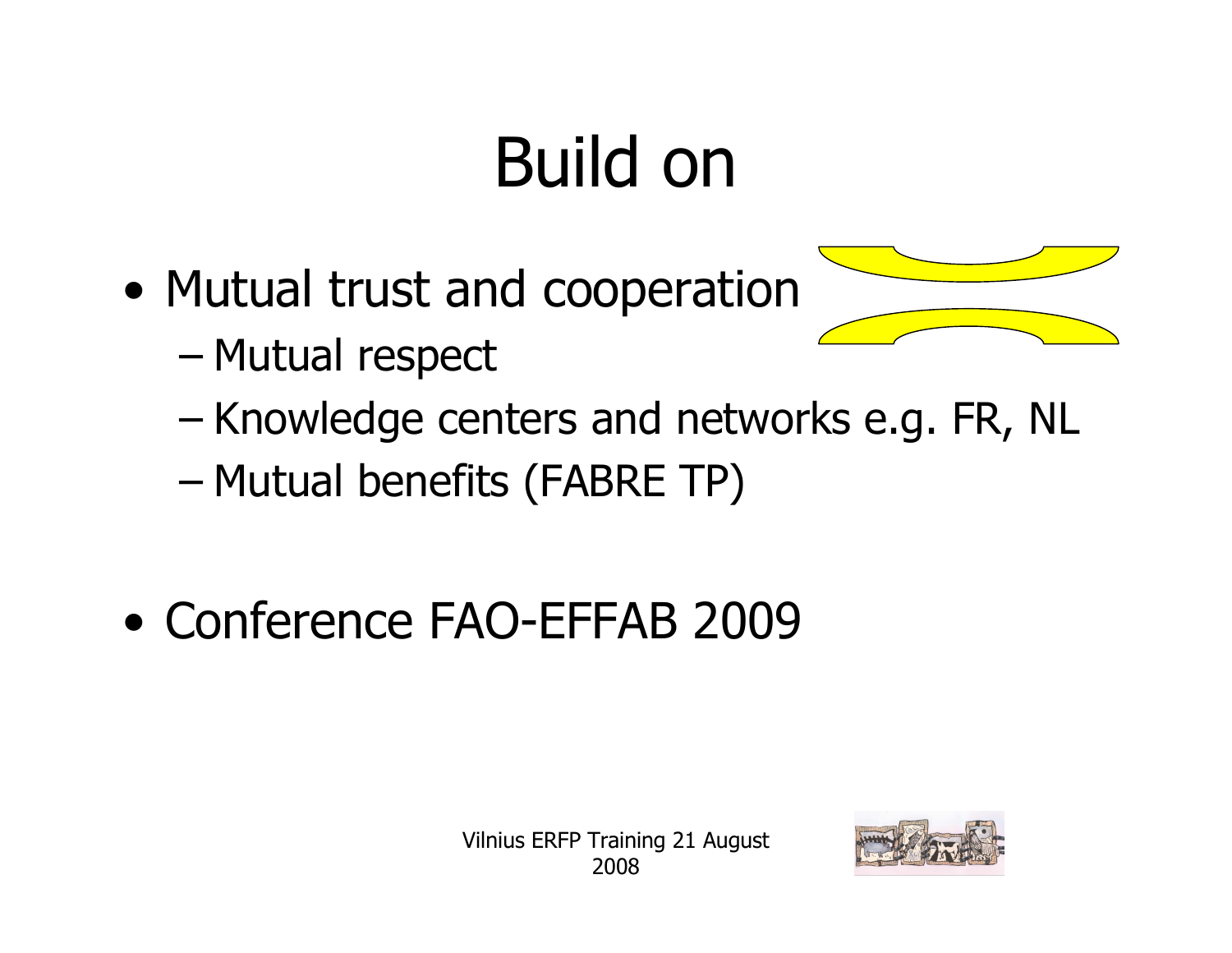### Breeders

- $\bullet$ Breeders:<br>Antollian
	- –Intelligence on data gathering, breeding value<br>estimation, balanced breeding, inbreeding estimation, balanced breeding, inbreeding schemes
	- –Experience in improving efficiency and<br>economic survival economic survival

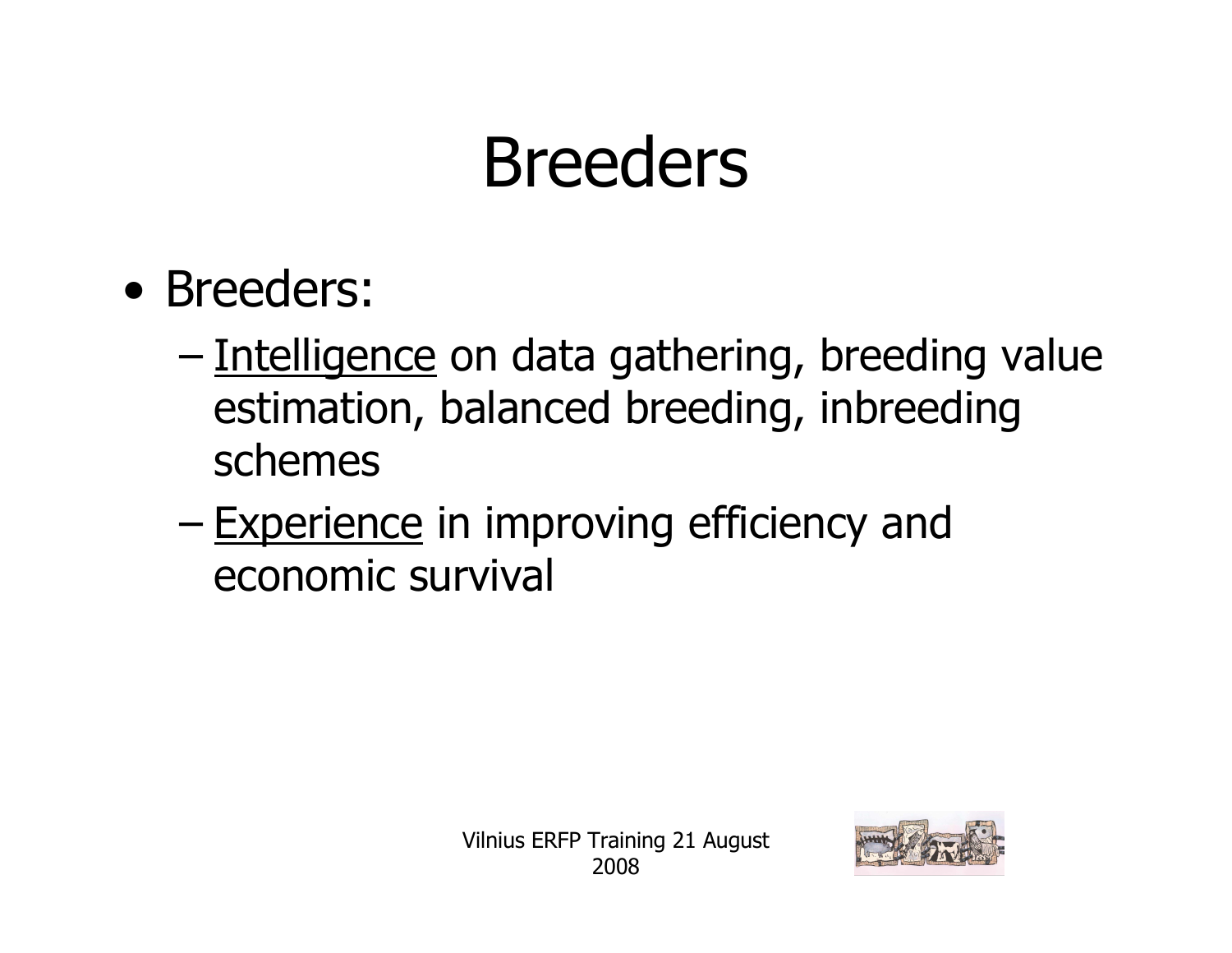

#### **Specialties**

Vilnius ERFP Training 21 August 2008

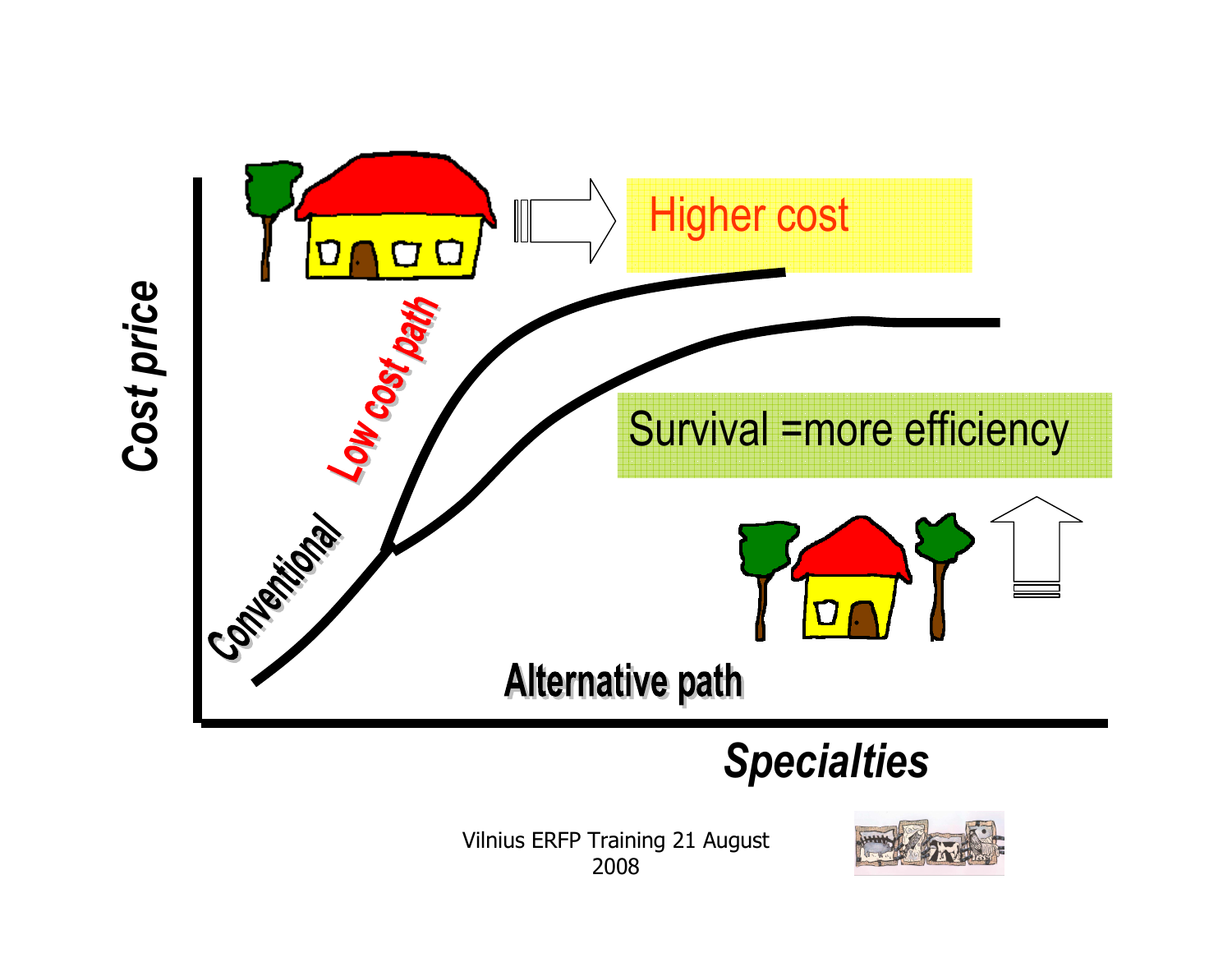## Examples

- $\bullet$ Poultry breeding organisation partner in<br>turkey label development scheme (FR) turkey label development scheme (FR)
- $\bullet$ Breeders active in rare breeds society (NL)
- $\bullet$ Breeding organisation develops survival<br>scheme for rare breed (IT) scheme for rare breed (IT)
- $\bullet$ Lobby national money
- $\bullet$ Ex situ preservation - contribution to<br>storage databases storage databases